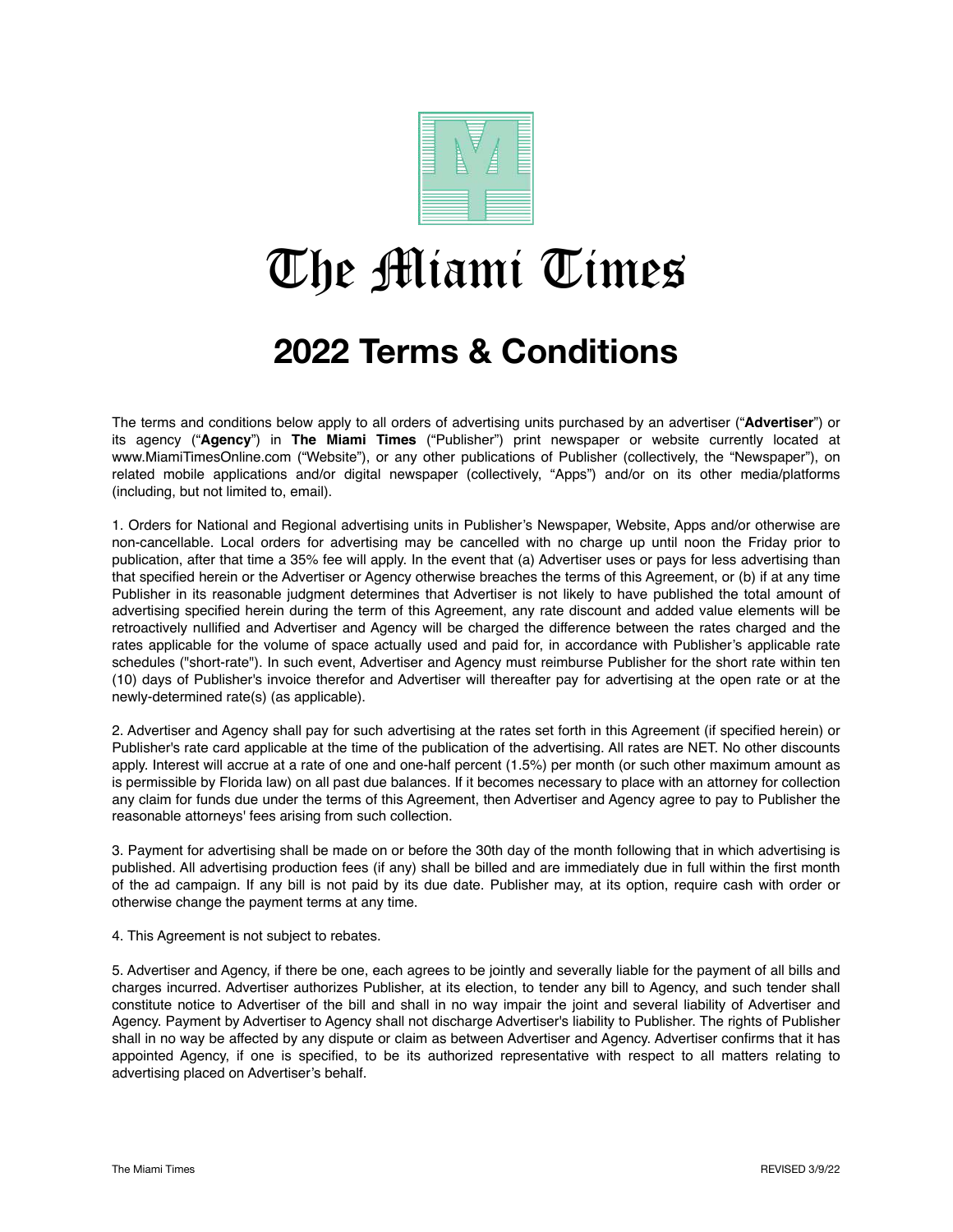6. Advertiser and its Agency, if there be one, represent and warrant that: (i) Advertiser's websites, mobile sites, applications, and/or similar services that are associated with advertising purchased hereunder shall contain all necessary consumer disclosures required by applicable federal, state and local laws, rules and regulations, including, but not limited to, a conspicuous link to a clear, accurate, and up-to-date Privacy Policy that: (a) discloses (1) the usage of third party technology; (2) the participation of third party service providers; and (3) the data collection and usage by such service providers and from such third party technology; and (b) complies with all applicable privacy laws, rules and regulations; (ii) it will not merge personally identifiable information with information previously collected as non-personally identifiable without robust notice of, and the end-user's prior affirmation (i.e., "opt-in") consent to, that merger; (iii) there is nothing in any advertisement or other material (including but not limited to software and/or product samples) provided by Advertiser or Agency, or in any material to which the advertisement or other material links or refers, that violates any personal or proprietary right of any third party (including, but not limited to, copyright, trademark, patent, service mark, misappropriation, unfair competition, trade secret, privacy publicity rights, etc.), constitutes false advertising, is harmful, or violates any law or governmental regulation; (iv) none of the advertisements or other materials provided to Publisher for display on its Websites or Apps cause the download or delivery of any software application, executable code, any virus or malicious or social engineering (e.g., phishing) code or features; and (v) it will not conduct or undertake, or authorize any third party to conduct or undertake, any unlawful or improper actions in connection with the Websites or Apps, including, but not limited to, generating automated, fraudulent or otherwise invalid clicks or impressions on Publisher's Websites or Apps. As part of the consideration to induce Publisher to publish, distribute, display, perform or transmit (collectively referred to herein as "Publish" or "Published" or "Publishing") such advertisement, Advertiser and its Agency, if there be one, each agrees to jointly and severally defend, indemnify and hold harmless Publisher, its affiliates, employees, and representatives against all liability, loss, damage and expense of any nature, including but not limited to attorneys' fees, arising out of (a) the Publishing of any advertisement submitted by or on behalf of the Advertiser regardless of whether Publisher participated in the creation of such advertisement, or the linkage of any advertisement to any other material, or the loss, theft, use, or misuse of any credit or debit card or other payment, financial, or personal information; (b) any violation of the CAN-SPAM Act or other laws relating to Advertiser's advertisements, including, but not limited to, commercial messages e-mailed on Advertiser's behalf by Publisher; (c) the products and/or services promoted, sold, presented and/or contained in Advertiser's advertisements (including, but not limited to, product samples); and (d) a breach or alleged breach of its covenants, warranties and obligations under these advertising contract terms and conditions.

7. Advertiser shall have the right to revoke its agency at any time during the period of this Agreement effective upon receipt by Publisher of notice in writing; in such event, Publisher may, at its option, terminate this Agreement. If Advertiser shall designate another agent Publisher may, at its option, recognize such agent upon receipt of an agreement by said agent to be bound by the terms of this Agreement and to become liable for the payment of all bills due and to become due under this Agreement.

8. Publisher reserves the right, at its absolute discretion and at any time, to cancel any advertising or reject any advertising copy, whether or not the same has already been acknowledged and/or previously Published, including but not limited to for reasons relating to the contents of the advertisement or any technology associated with the advertisement. In the event of such cancellation or rejection by Publisher, advertising already run shall be paid for at the rate that would apply if the entire order were Published and no short rate will apply. The rejection of copy by the Publisher shall require Advertiser and/or Agency to supply new copy acceptable to the Publisher. Advertisements that simulate or resemble, or might not be distinguishable from, editorial content must be clearly labeled "ADVERTISEMENT" or any other label as determined by Publisher at the top of the advertisement, and Publisher may, in its sole discretion, so label such material and/or otherwise distinguish the style and/or presentation of such material. Such advertisements must appear in a different typeface than that used for Publisher's editorial material. Publisher, at its option, may terminate this Agreement for the breach of any of the terms hereof, it being specifically understood without limitation that failure on the part of either Advertiser or Agency to pay each bill on or before its due date shall constitute a breach. Should Publisher terminate this Agreement, all charges incurred together with short rate charges shall be immediately due and payable. Furthermore, in the event Advertiser or Agency breaches this Agreement, Publisher may decide to exercise its right to (a) cancel its recognition of Agency and/or (b) refuse to publish any or all of Advertiser's advertising. All other sections herein shall survive any termination or expiration of this Agreement.

9. Any invoice tendered by Publisher shall be conclusive as to the correctness of the item or items therein set forth and shall constitute an account stated unless written objection is made thereto within ten days from the rendering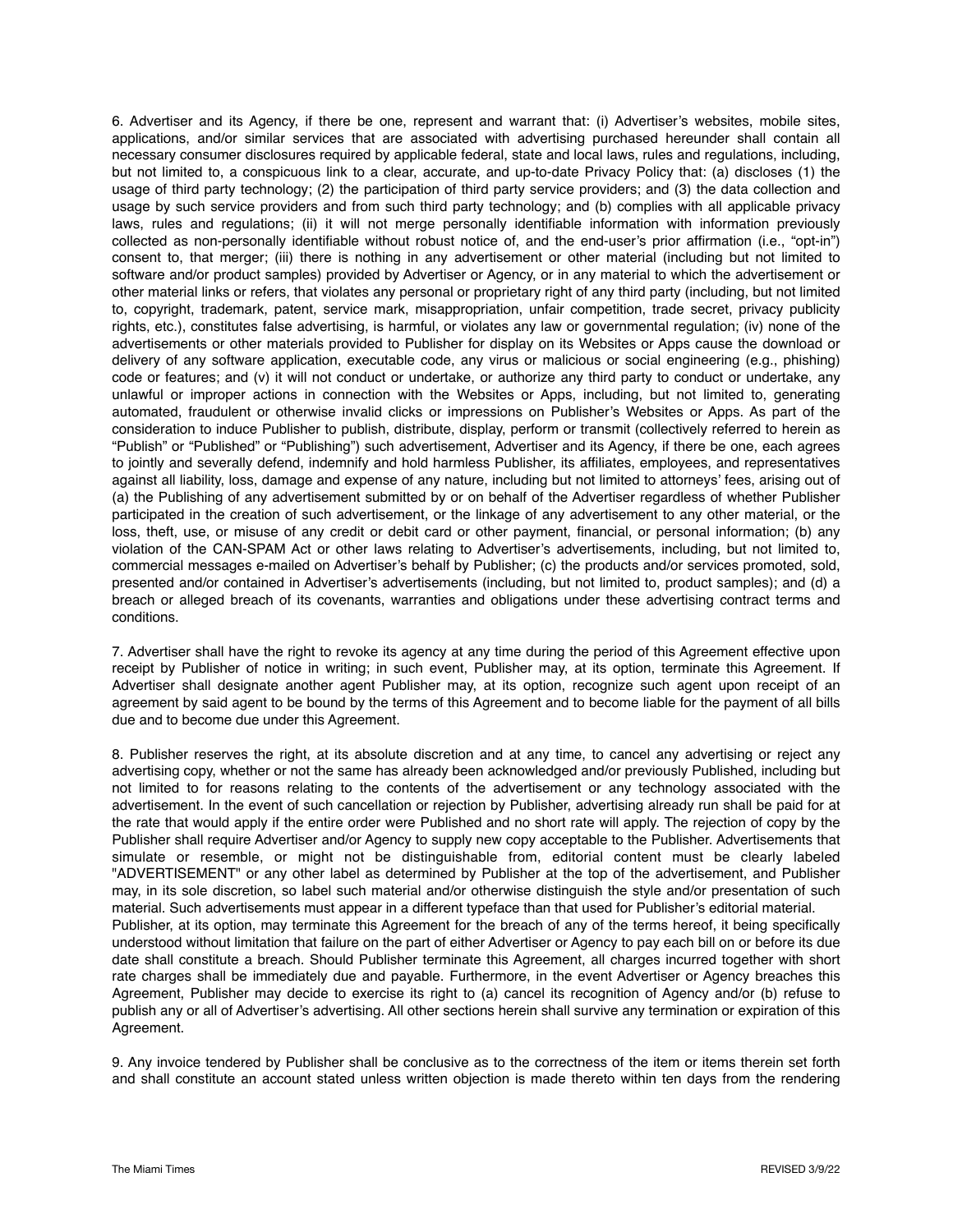thereof. In addition, unless otherwise agreed by Publisher in writing, all impressions and/or other measurements of ads hereunder shall be solely based on Publisher's calculations.

10. This Agreement may not be assigned by Advertiser or Agency without the prior written consent of Publisher, and any assignment without such consent shall be null and void. Advertiser or Agency may not use any space for the advertisement either directly or indirectly of any business organization, enterprise, product, or service other than that for which the advertising space is provided by Publisher, nor may Advertiser or Agency authorize any others to use any advertising space.

11. Publisher has the right to insert the advertising anywhere in the newspaper at its discretion, and any condition on contracts, orders or copy instructions involving the placement of advertising within an issue of the newspaper (such as page location, competitive separation or placement facing editorial copy) will be treated as a positioning request only and cannot be guaranteed. The appropriate fees and surcharges to guarantee premium placement or specific positioning can be found on Publisher's rate card. Publisher's inability or failure to comply with any such condition shall not relieve the Agency or Advertiser of the obligation to pay for the advertising.

12. In the event of a suspension of publication of Publisher's Newspaper, Website and/or Apps due to strike, accident, fire, hurricane, flood, computer or software/network malfunction, congestion, repair, Internet outages or any other cause or contingencies beyond the control of Publisher, it is understood and agreed that such suspension shall not invalidate this contract, but a) will give Publisher the option to cancel this Agreement, or if Publisher does not do so, b) upon resumption of publication this contract shall be continued and no liability for damages shall be incurred by the Publisher by reason of such suspension.

13. If during the period of this Agreement Publisher revises its advertising rates, Advertiser and Agency agree to be bound by such rates provided Publisher gives at least thirty (30) days notice of such increase. However, in such event Advertiser may elect not to place any further advertisements after the effective date of the increase, and if no space is used after the effective date of the increase, no short rate will be charged on space used prior to such increase.

14. Publisher does not guarantee any given level of circulation or readership. In addition, Publisher makes no guarantee or representation as to the quantity and quality of visits, impressions, circulation, or other usage of its Website or Apps or of the advertisement, or as to the use of any particular tracking or information-gathering devices, unless Publisher expressly agrees otherwise in writing. In addition, all impressions and/or other measurements of advertisements for Publisher's Websites and Apps shall be based solely on Publisher's calculations for its Websites and Apps. To the extent Publisher fails to provide Advertiser/Agency with any guaranteed impressions on its Website or Apps (if expressly agreed to by Publisher in writing), Publisher will provide as a sole remedy a makegood, by extending the order beyond the contracted advertising flight period until the remainder of the guaranteed impressions are delivered.

15. Publisher's sole liability (and Advertiser's and Agent's sole remedy) for errors and/or omissions by Publisher in published advertisements (including, but not limited to, failure to publish an advertisement) shall be to provide a makegood in the next available issue. The Publisher shall have no liability unless the error or omission is brought to Publisher's attention no later than 5 working days after the advertisement is first Published. However, if a copy of the advertisement was provided to or reviewed by Advertiser, Publisher shall have no liability. IN NO EVENT SHALL PUBLISHER BE LIABLE TO ADVERTISER, AGENCY OR ANY OTHER PARTIES FOR ANY ADVERTISING CREATIVE OR PRINTING COSTS, ADMINISTRATIVE COSTS, CONSEQUENTIAL DAMAGES AND/OR ANY FURTHER DAMAGES OF ANY KIND ARISING FROM THIS AGREEMENT OR ANY BREACH THEREOF, INCLUDING BUT NOT LIMITED TO INDIRECT, INCIDENTAL, PUNITIVE, EXEMPLARY OR SPECIAL DAMAGES OR LOST PROFITS, BUSINESS INTERRUPTION, LOSS OF INFORMATION AND THE LIKE.

16. Failure by Publisher to enforce any provision of this Agreement shall not be considered a waiver of such provision. Unless inconsistent with the express terms of this Agreement, all orders are subject to the terms of Publisher's applicable rate card. Advertiser and Agency acknowledge receipt of a copy of said rate card.

17. Advertiser and Agency recognize that the copyright in any advertisements created by Publisher is owned by Publisher. Advertiser and/or Agency shall not use any advertisements created by Publisher hereunder for any other purpose, including but not limited to, in any other publication, website and/or on any other platform without Publisher's prior written approval in each instance. As to all other advertisements, Advertiser and Agency agree that Publisher has the non-exclusive right, for the full term of copyright, by itself or through third parties, to republish, retransmit, re